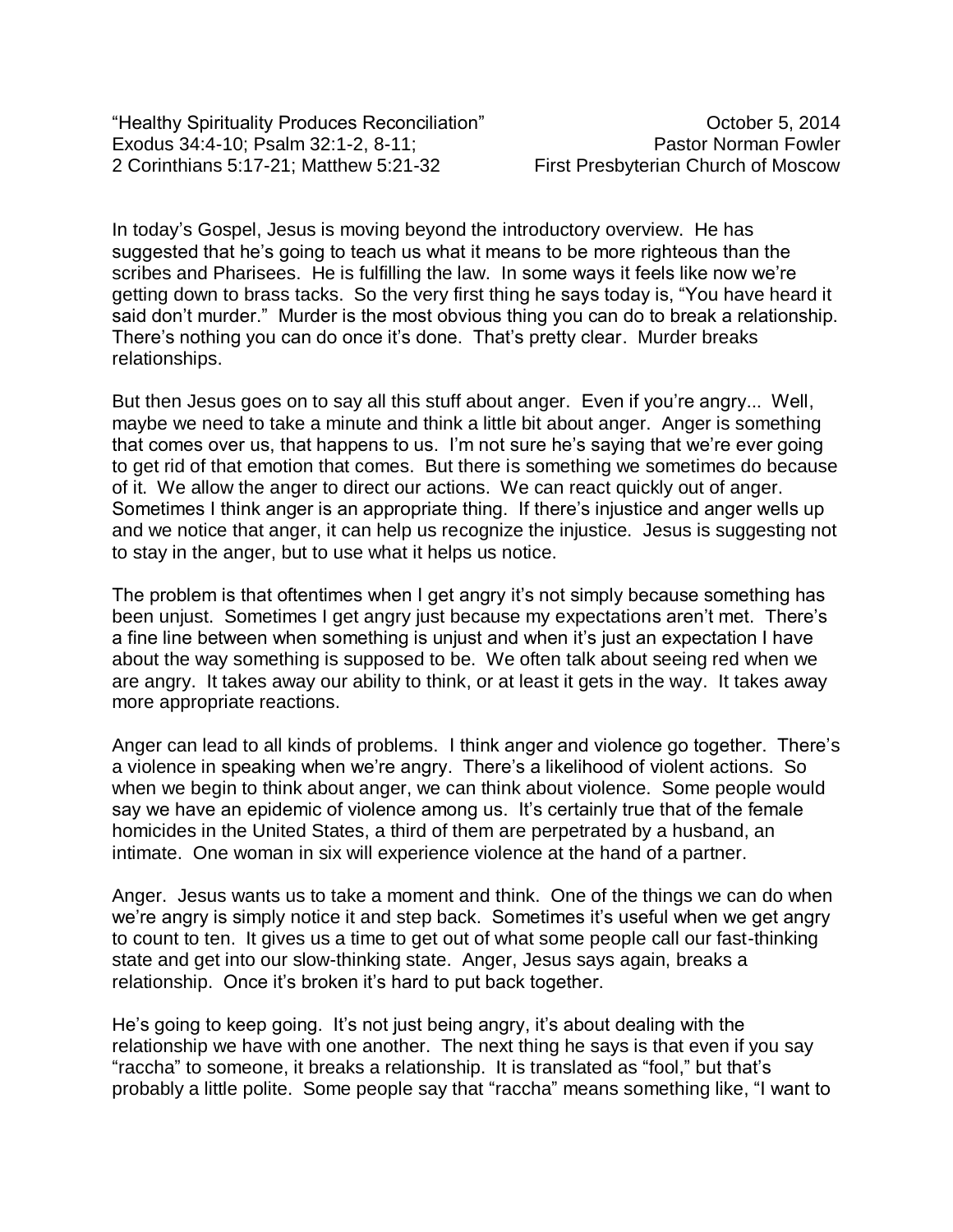clear my throat and get rid of you." It's an expression of contempt for the other. How can you express contempt without breaking the relationship? It says you're liable before the council. If you are contemptuous toward the people around you, then the people around you have the right to decide what to do with you. Contempt breaks relationships.

Sometimes it feels like we should stop there. Isn't that enough? But Jesus keeps going. He says that even if you say "that's foolish," disrespecting the opinions and expression of somebody else, that's breaking relationship. Now, he says if you do that, you're liable to be sent into the hell of fire. I think we have to be careful there because we have such an experience of what hell means over the last two thousand years, if I said the word "gehenna" to you, it probably wouldn't mean anything to you. That's the word that is translated "hell." It really means the garbage dump that's burning on the edge of town. It's the name of an actual location. So if we begin to disregard people, if we treat people without respect, we're liable to simply be thrown in the garbage dump. We're liable to be treated with no respect because it breaks our relationships.

Some people suggest that as we go down this list, it's getting more important. I don't think so. I still think murder is the central one. But what Jesus is doing is saying, "Here's what the law gave you." Murder. But he wants you to go further than that. Don't work out of your anger; figure out what it's about. Don't even be contemptuous of others; don't say their thoughts are foolish. He hasn't really stopped yet because he goes on to say, "If you have something against someone else and you are coming to worship, go get reconciled." It feels to me like he's saying if we have something against someone else it makes it difficult to worship. There's a way in which having something against someone has broken our relationships.

Or perhaps it's the other way around. Perhaps it's that someone else has something against me. I find this just as hard as having something against someone else. I can let go of that, but to have someone else let go of something against me might mean that I have to go talk to them about it. That's what Jesus says. Meet your accuser before you get to court because there are consequences to broken relationships. One consequence could be our isolation and alienation from other people.

So Jesus is extending the law. It's easy to think I'm not going to murder anybody, but with each step Jesus takes, he gets deeper into my own life, deeper into inviting me to let go of the things that cause the breaking of relationships, and really, when you get to the end of that he's going to invite us back into reconciliation. He already went there in saying that when somebody has something against you or you have something against somebody else, be reconciled with them. He's inviting us to see where and what the law is for and about. Get beyond that which breaks relationships. Eventually he's going to invite us to love one another just as he loved us. But now he's giving these more negative examples.

The scripture goes on here because he's not done giving examples. In fact, we'll get some more next week. Next, let's take another relationship that gets broken. Everyone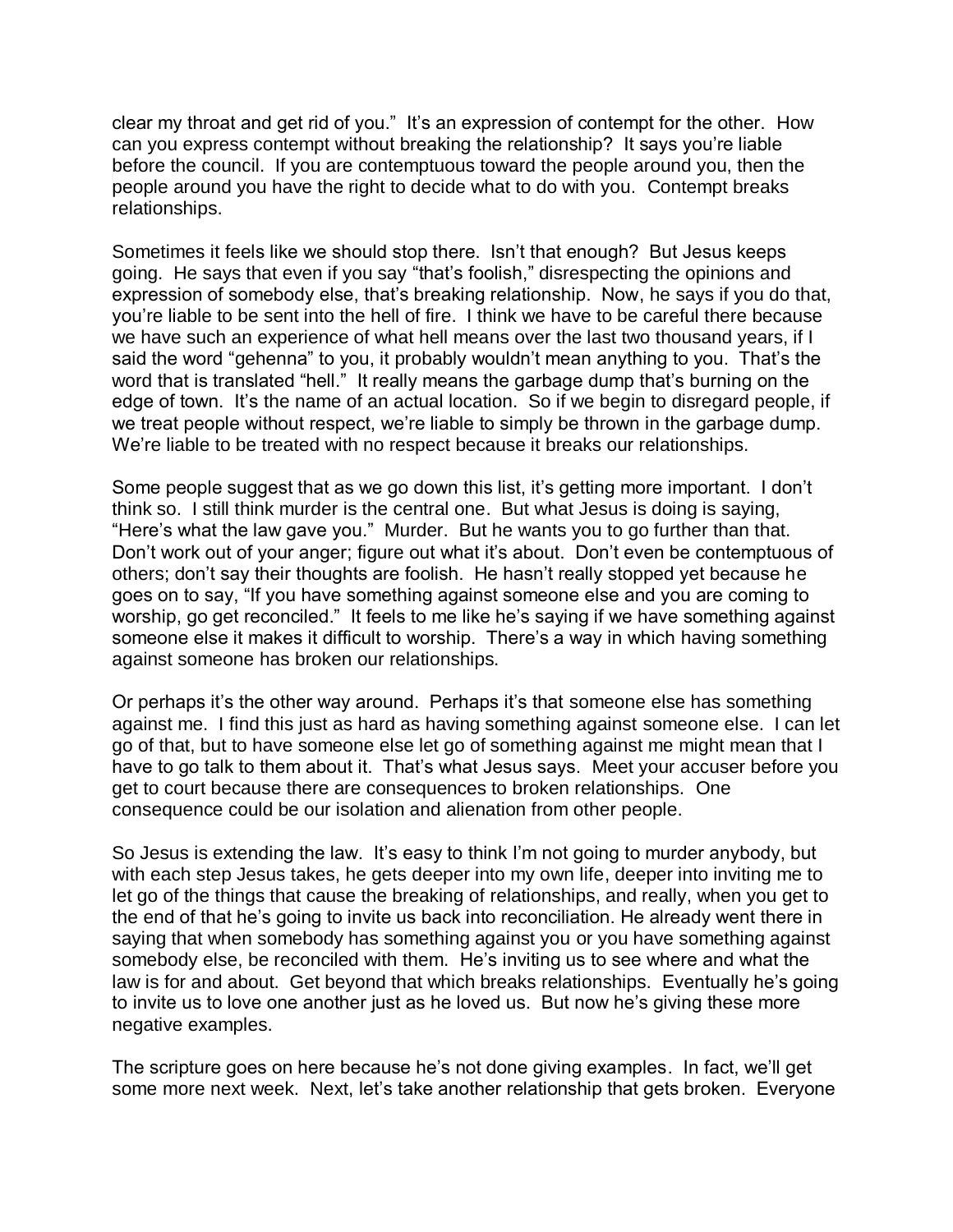knows that adultery is wrong, so if we take that way of breaking a relationship and take a look at it, what happens in it? Why does that break happen? Jesus starts out by saying that if you even think about it, if you lust in your heart, if you engage in a way of thinking, it takes you down the wrong path. We can step back and look. We know when we're going in the wrong direction. We don't always not want to go in the wrong direction.

Then he says there are three more things we can think about there. Where does it come from? One, it can come from inside so he talks about the heart. It comes from inside. It's not an unnatural thing for someone to look at another person and see them as attractive, be attracted, but if we allow that to take us in a place that begins to be lustful, if we allow that to take us into a way of breaking relationships and going from one that's appropriate to one that's not, it comes from inside.

Then, he says you can also see. I think he's saying you can also be seduced. In some ways, I think we're all in the process of being seduced whenever we watch a lot of ads or see a lot of advertising today attempting to get us to think, often sexually, about a product. I can take us down that path, and presumably we buy the product on the way.

So it can come from inside, it can come from outside, and the final thing is how we react, what we do. How do we use our hands? "Hand" indicates action. What kind of action do you actually take? Do you walk farther in or do you walk away? Now, what gets a lot of play in these verses is the idea of tearing the eye out or cutting off the hand. Those are graphic pictures, and certainly we could take them metaphorically. Can we begin to tear ourselves away from what we're looking at? Can we cut off what we're doing and go in a different direction? I think Jesus is actually inviting us to take real action, recognize when we're doing one of those things and take a different direction, sometimes physically. Walk out. Walk away. Turn away.

Notice what he's doing. He's saying from this example, which is pretty clear, it can come from inside or it can come from outside and we can begin to react to it and get drawn into it, and there comes a point where we will take part in the action. It's not just adultery. It is other kinds of things in our lives. It can come from inside; it can come from outside. And we have a choice of how we're going to participate. He's extending the law. He's helping us begin to see how we interact with our world and what we need to keep track of, and he's doing it around relationships.

Jesus has given us prime examples of ways to break relationships – murder, adultery – and then he goes on to divorce. I think what he's saying with divorce is that when you break relationships, there are real consequences. Divorce is a way of breaking that relationship and there are real consequences. He says, "You can give a writ and feel like it's done, but I say to you there is more to it." I think he's giving a description of exactly what happened in his society. Once that writ was given, basically that woman was considered an adulteress and anybody who got involved with her was considered an adulterer. He wasn't setting up a new law, but he was showing us the consequences of relationship broken.